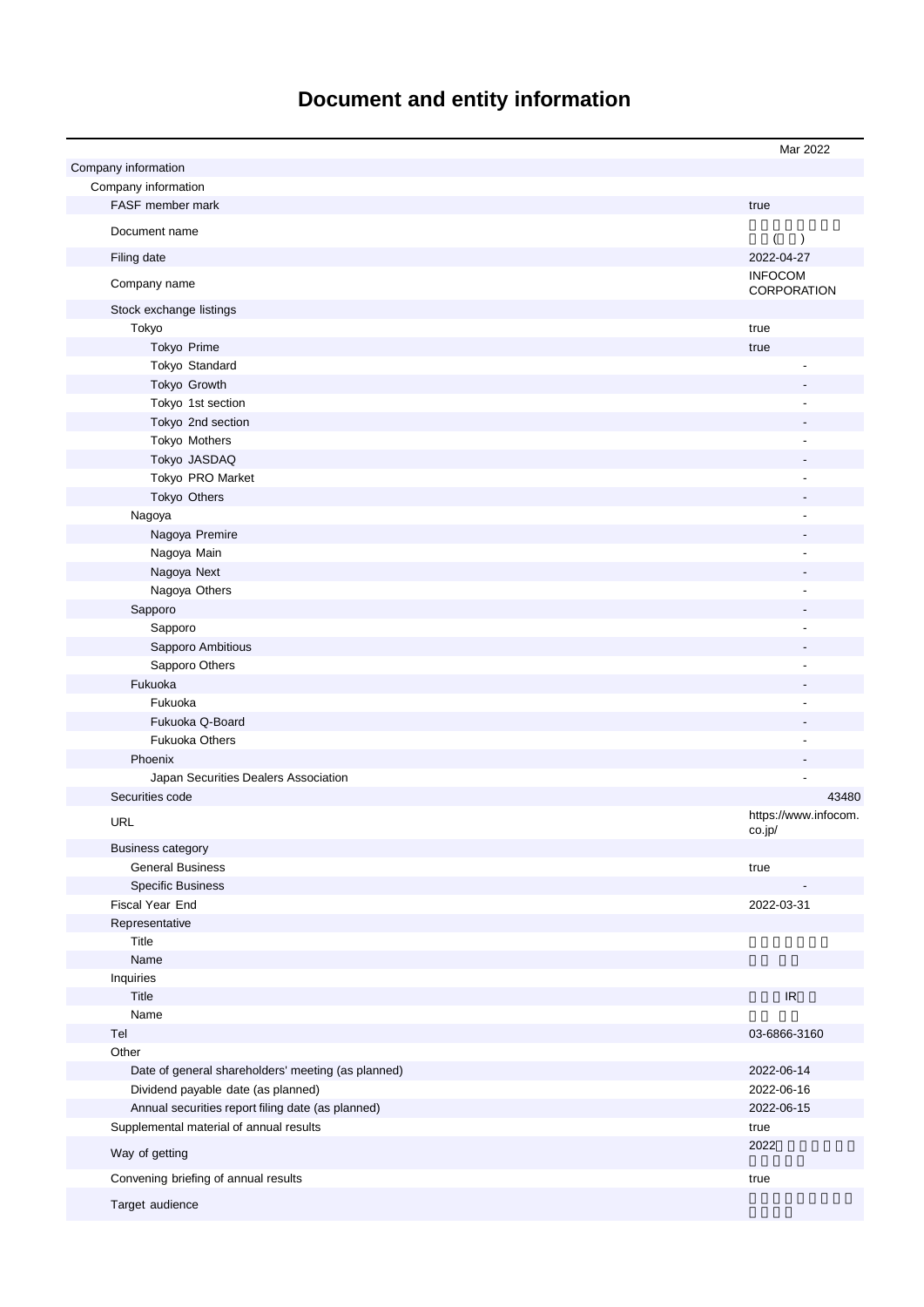**Business Results-Operating results**

| (in millions of yens) |  |  |  |  |
|-----------------------|--|--|--|--|
|-----------------------|--|--|--|--|

|                                                    | Mar 2022 | Mar 2021 |
|----------------------------------------------------|----------|----------|
| Operating results                                  |          |          |
| Operating results                                  |          |          |
| Consolidated operating results                     |          |          |
| Consolidated income statements information         |          |          |
| Net sales                                          |          |          |
| Net sales                                          | 64,586   | 68,055   |
| % change                                           | $-5.1$   | 16.6     |
| Operating profit                                   |          |          |
| Operating profit                                   | 10,098   | 10,812   |
| % change                                           | $-6.6$   | 31.7     |
| Ordinary profit                                    |          |          |
| Ordinary profit                                    | 10,196   | 10,936   |
| % change                                           | $-6.8$   | 32.3     |
| Profit attributable to owners of parent            |          |          |
| Profit attributable to owners of parent            | 6,912    | 6,276    |
| % change                                           | 10.1     | 13.2     |
| Note to consolidated income statements information |          |          |
| Comprehensive income                               |          |          |
| Comprehensive income                               | 5,666    | 7,216    |
| Change in comprehensive income                     | $-21.5$  | 54.4     |
| Other consolidated operating results               |          |          |
| Basic earnings per share (Yen)                     | 126.20   | 114.61   |
| Diluted earnings per share (Yen)                   | 125.65   | 114.10   |
| Rate of return on equity (%)                       | 16.1     | 16.2     |
| Ordinary profit to total assets ratio (%)          | 17.9     | 20.9     |
| Operating profit to net sales ratio (%)            | 15.6     | 15.9     |
| Note to consolidated operating results             |          |          |
| Investment profit (loss) on equity method          | 11       | 8        |
| Note to operating results                          |          |          |

## **Business Results-Financial positions**

| (in millions of yens)                    |          |          |
|------------------------------------------|----------|----------|
|                                          | Mar 2022 | Mar 2021 |
| Financial positions                      |          |          |
| Financial positions                      |          |          |
| Consolidated financial positions         |          |          |
| Total assets                             | 57,531   | 56,435   |
| Net assets                               | 44,579   | 41,839   |
| Capital adequacy ratio (%)               | 76.8     | 73.5     |
| Net assets per share (Yen)               | 806.59   | 757.76   |
| Note to consolidated financial positions |          |          |
| Owner's equity                           | 44,185   | 41,503   |
| Note to financial positions              |          |          |

#### **Business Results-Cash flows**

| (in millions of yens)                |          |          |  |  |
|--------------------------------------|----------|----------|--|--|
|                                      | Mar 2022 | Mar 2021 |  |  |
| Cash flows                           |          |          |  |  |
| Cash flows                           |          |          |  |  |
| Consolidated cash flows              |          |          |  |  |
| Cash flows from operating activities | 7,148    | 9,871    |  |  |
| Cash flows from investing activities | $-3,225$ | $-1,643$ |  |  |
| Cash flows from financing activities | $-2,217$ | $-1,761$ |  |  |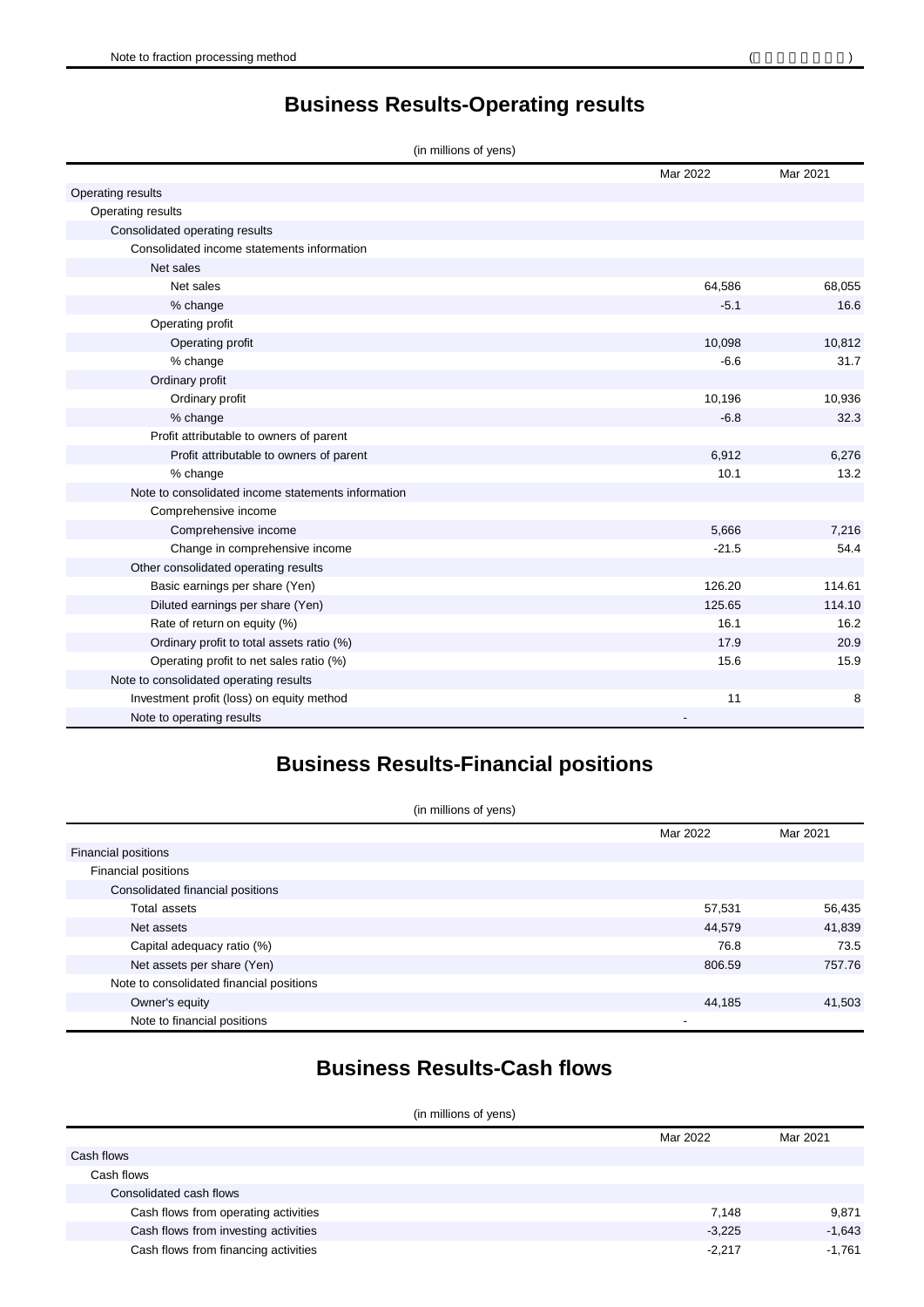#### **Business Results-Note to business results**

|                                        | Mar 2022 |
|----------------------------------------|----------|
| Note to business results               |          |
| Note to business results               |          |
| Note to consolidated financial results |          |
| Note to consolidated financial results |          |

#### **Dividends**

| (in millions of yens)                                           |                          |          |          |
|-----------------------------------------------------------------|--------------------------|----------|----------|
|                                                                 | Mar 2023                 | Mar 2022 | Mar 2021 |
| Dividends                                                       |                          |          |          |
| <b>Dividends</b>                                                |                          |          |          |
| <b>Dividends</b>                                                |                          |          |          |
| Dividend per share (Yen)                                        |                          |          |          |
| Dividend per share (Yen)                                        |                          |          |          |
| First quarter                                                   |                          |          |          |
| Result                                                          |                          |          |          |
| Forecast                                                        | $\overline{\phantom{a}}$ |          |          |
| Upper                                                           |                          |          |          |
| Lower                                                           | $\overline{\phantom{a}}$ |          |          |
| Second quarter                                                  |                          |          |          |
| Result                                                          |                          | 13.00    | 10.00    |
| Forecast                                                        | 18.00                    |          |          |
| Upper                                                           |                          |          |          |
| Lower                                                           |                          |          |          |
| Third quarter                                                   |                          |          |          |
| Result                                                          |                          |          |          |
| Forecast                                                        | $\overline{a}$           |          |          |
| Upper                                                           |                          |          |          |
| Lower                                                           | $\overline{a}$           |          |          |
| Year end                                                        |                          |          |          |
| Result                                                          |                          | 37.00    | 27.00    |
| Forecast                                                        | 27.00                    |          |          |
| Upper                                                           |                          |          |          |
| Lower                                                           |                          |          |          |
| Annual                                                          |                          |          |          |
| Result                                                          |                          | 50.00    | 37.00    |
| Forecast                                                        | 45.00                    |          |          |
| Upper                                                           |                          |          |          |
| Lower                                                           | ÷,                       |          |          |
| Total dividend paid                                             |                          |          |          |
| Total dividend paid                                             |                          |          |          |
| Annual                                                          |                          |          |          |
| Result                                                          |                          | 2,738    | 2,026    |
| Payout ratio (consolidated)                                     |                          |          |          |
| Payout ratio (%)                                                |                          |          |          |
| Annual                                                          |                          |          |          |
| Result                                                          |                          | 39.6     | 32.3     |
| Forecast                                                        | 35.2                     |          |          |
| Ratio of total amount of dividends to net assets (consolidated) |                          |          |          |
| Ratio of total amount of dividends to net assets (%)            |                          |          |          |
| Annual                                                          |                          |          |          |
| Result                                                          |                          | $6.4\,$  | $5.2\,$  |
| Note to dividends                                               |                          |          |          |
| Note to dividends                                               |                          |          |          |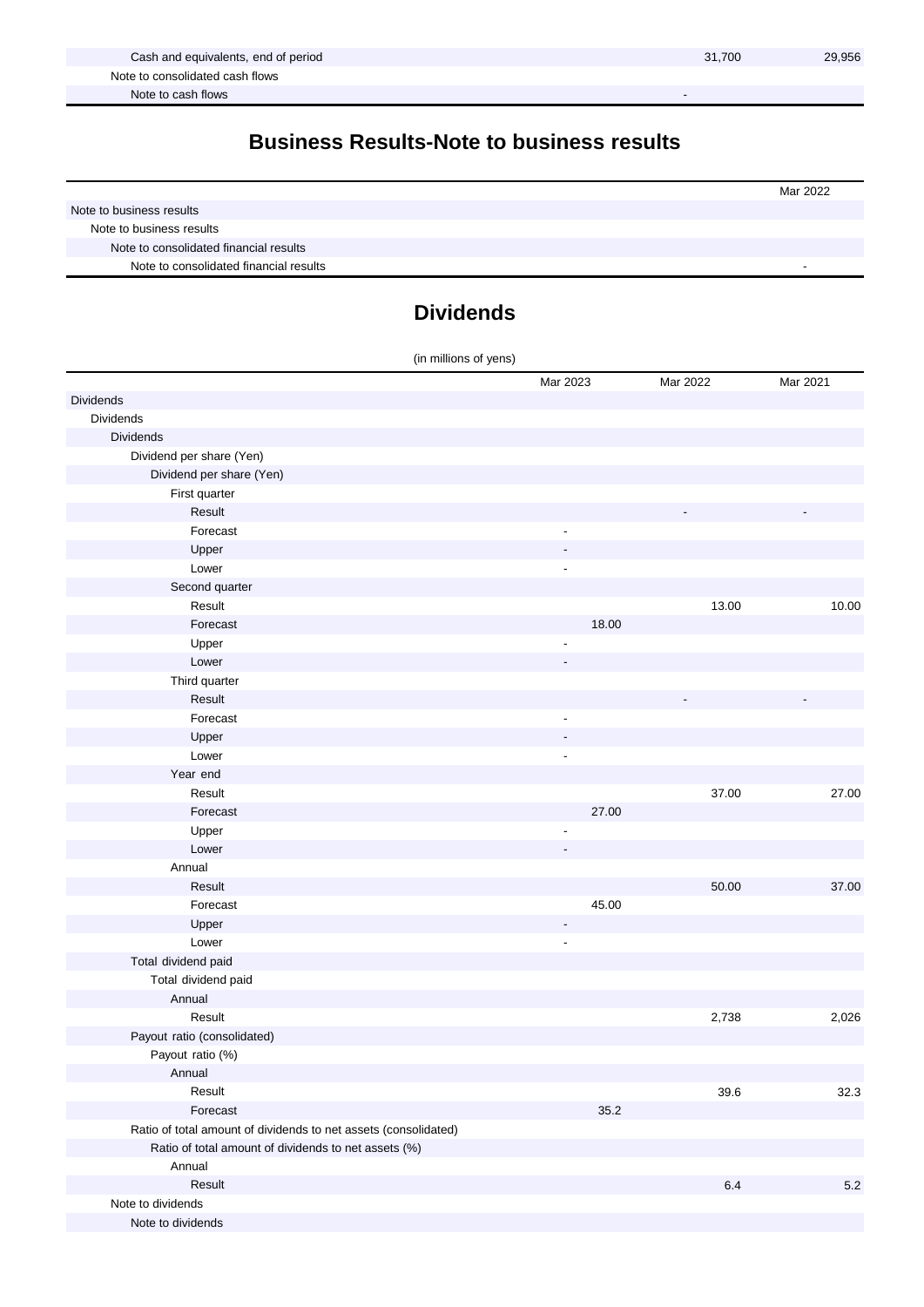|        | 2022 |    |
|--------|------|----|
| Annual | 27   | 00 |
|        |      | 10 |
|        | 00   |    |

#### **Forecasts**

|                                         | Mar 2023                 |         | Sep 2022                 |
|-----------------------------------------|--------------------------|---------|--------------------------|
| Forecasts                               |                          |         |                          |
| Forecasts                               |                          |         |                          |
|                                         | 2023                     |         |                          |
| Title for forecasts                     |                          | 2022    |                          |
|                                         |                          | 2023    |                          |
|                                         | 31                       |         |                          |
| Preamble to consolidated forecasts      |                          |         |                          |
| Preamble to forecasts                   |                          |         |                          |
| Main table of consolidated forecasts    |                          |         |                          |
| Net sales                               |                          |         |                          |
| Net sales                               |                          |         |                          |
| Forecast                                |                          | 70,000  | 33,000                   |
| Upper                                   |                          |         |                          |
| Lower                                   |                          |         |                          |
| % change                                |                          |         |                          |
| Forecast                                |                          | 8.4     | $1.7$                    |
| Upper                                   |                          |         |                          |
| Lower                                   |                          |         |                          |
| Operating profit                        |                          |         |                          |
| Operating profit                        |                          |         |                          |
| Forecast                                |                          | 10,500  | 4,000                    |
| Upper                                   | $\overline{\phantom{0}}$ |         | $\overline{\phantom{a}}$ |
| Lower                                   | ÷,                       |         | ä,                       |
| % change                                |                          |         |                          |
| Forecast                                |                          | $4.0\,$ | $-20.0$                  |
| Upper                                   |                          |         |                          |
| Lower                                   | L,                       |         | ä,                       |
| Ordinary profit                         |                          |         |                          |
| Ordinary profit                         |                          |         |                          |
| Forecast                                |                          | 10,500  | 4,000                    |
| Upper                                   |                          |         |                          |
| Lower                                   |                          |         |                          |
| % change                                |                          |         |                          |
| Forecast                                |                          | $3.0\,$ | $-20.9$                  |
| Upper                                   | $\overline{a}$           |         |                          |
| Lower                                   |                          |         |                          |
| Profit attributable to owners of parent |                          |         |                          |
| Profit attributable to owners of parent |                          |         |                          |
| Forecast                                |                          | 7,000   | 2,700                    |
| Upper                                   |                          |         |                          |
| Lower                                   | ÷,                       |         | $\blacksquare$           |
| % change                                |                          |         |                          |
| Forecast                                |                          | $1.3$   | $-21.6$                  |
| Upper                                   |                          |         |                          |
| Lower                                   | ٠                        |         | ä,                       |
|                                         |                          |         |                          |
| Basic earnings per share (Yen)          |                          |         |                          |
| Basic earnings per share (Yen)          |                          |         |                          |
| Forecast                                |                          | 127.80  | 49.29                    |
| Upper                                   |                          |         |                          |
| Lower                                   |                          |         |                          |
| Note to consolidated forecasts          |                          |         |                          |
| Note to forecasts                       |                          |         |                          |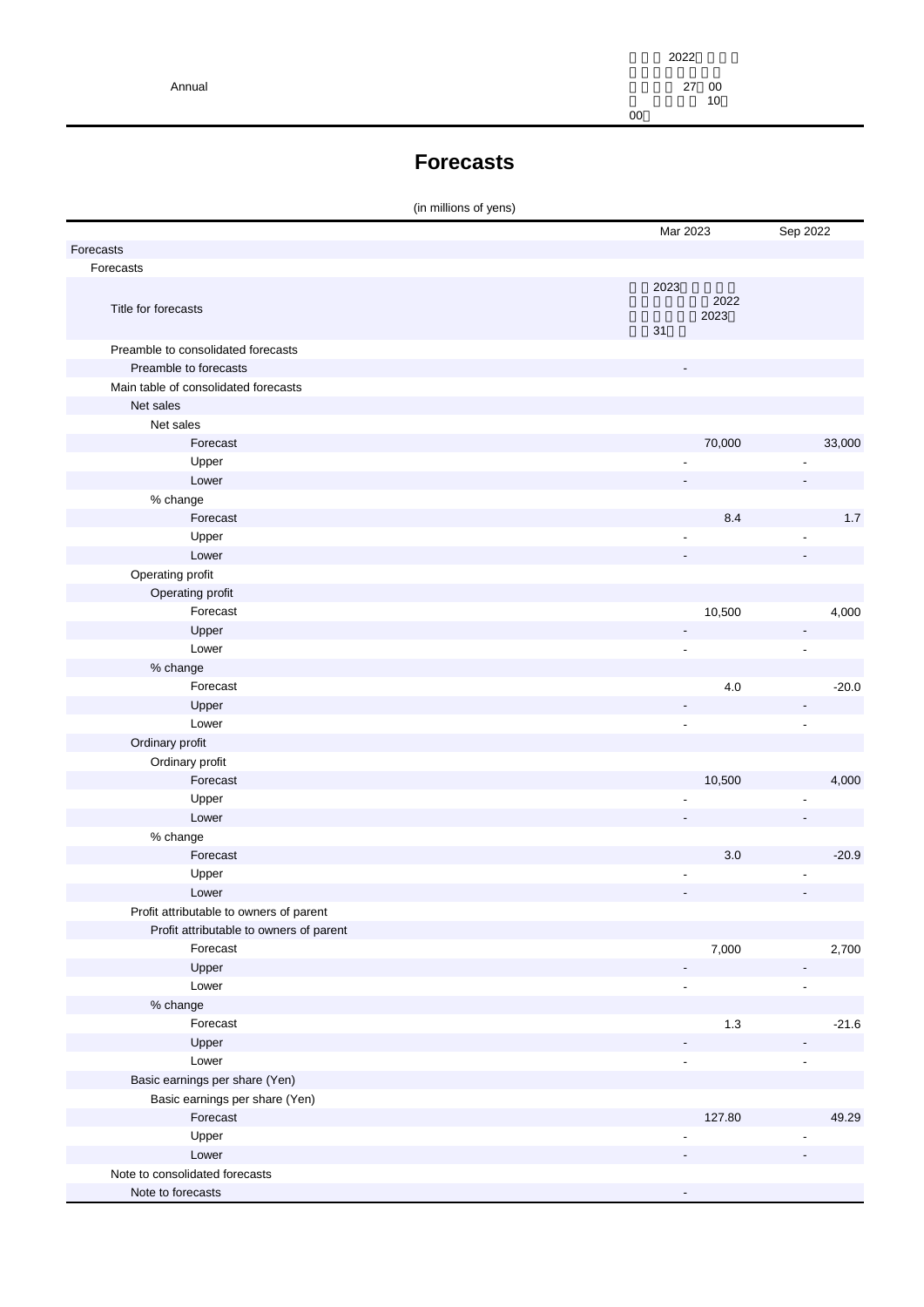#### **Notes-Material changes in subsidiaries during this period changes in scope of consolidations resulting from change in subsidiaries**

|                                                                                                                                   | Mar 2022 |
|-----------------------------------------------------------------------------------------------------------------------------------|----------|
| Material changes in subsidiaries during this period (Changes in scope of<br>consolidations resulting from change is subsidiaries) |          |
| Material changes in subsidiaries during this period (Changes in scope of<br>consolidations resulting from change is subsidiaries) |          |
| <b>Others</b>                                                                                                                     |          |
| Material changes in subsidiaries during this period (Changes in scope<br>of consolidations resulting from change is subsidiaries) |          |
| Material changes in subsidiaries during this period (Changes in<br>scope of consolidations resulting from change is subsidiaries) |          |
| Number of subsidiaries newly consolidated                                                                                         |          |
| Name of subsidiaries newly consolidated                                                                                           |          |
| Number of subsidiaries excluded from consolidation                                                                                |          |
| Name of subsidiaries excluded from consolidation                                                                                  |          |
| Note to material changes in subsidiaries during this period                                                                       |          |
| Note to material changes in subsidiaries during this period                                                                       |          |

#### **Notes-Changes in accounting policies and accounting estimates retrospective restatement**

|                                                                                               | Mar 2022 |
|-----------------------------------------------------------------------------------------------|----------|
| Changes in accounting policies and accounting estimates, retrospective<br>restatement         |          |
| Changes in accounting policies and accounting estimates, retrospective<br>restatement         |          |
| <b>Others</b>                                                                                 |          |
| Changes in accounting policies and accounting estimates,<br>retrospective restatement         |          |
| Changes in accounting policies based on revisions of accounting<br>standard                   | true     |
| Changes in accounting policies other than ones based on<br>revisions of accounting standard   |          |
| Changes in accounting estimates                                                               |          |
| Retrospective restatement                                                                     |          |
| Note to changes in accounting policies and accounting estimates,<br>retrospective restatement |          |
| Note to changes in accounting policies and accounting estimates,<br>retrospective restatement |          |

#### **Notes-Number of issued and outstanding shares common stock**

|                                                                                                 | Mar 2022                 | Mar 2021   |
|-------------------------------------------------------------------------------------------------|--------------------------|------------|
| Number of issued and outstanding shares (common stock)                                          |                          |            |
| Number of issued and outstanding shares (common stock)                                          |                          |            |
| <b>Others</b>                                                                                   |                          |            |
| Number of issued and outstanding shares (common stock)                                          |                          |            |
| Number of issued and outstanding shares at the end of fiscal year<br>(including treasury stock) | 57,600,000               | 57,600,000 |
| Number of treasury stock at the end of fiscal year                                              | 2.819.167                | 2.829.423  |
| Average number of shares                                                                        | 54,774,659               | 54,759,562 |
| Note to number of issued and outstanding shares (common stock)                                  |                          |            |
| Note to number of issued and outstanding shares (common stock)                                  | $\overline{\phantom{0}}$ |            |

#### **Business Results-Overview of nonconsolidated operating results**